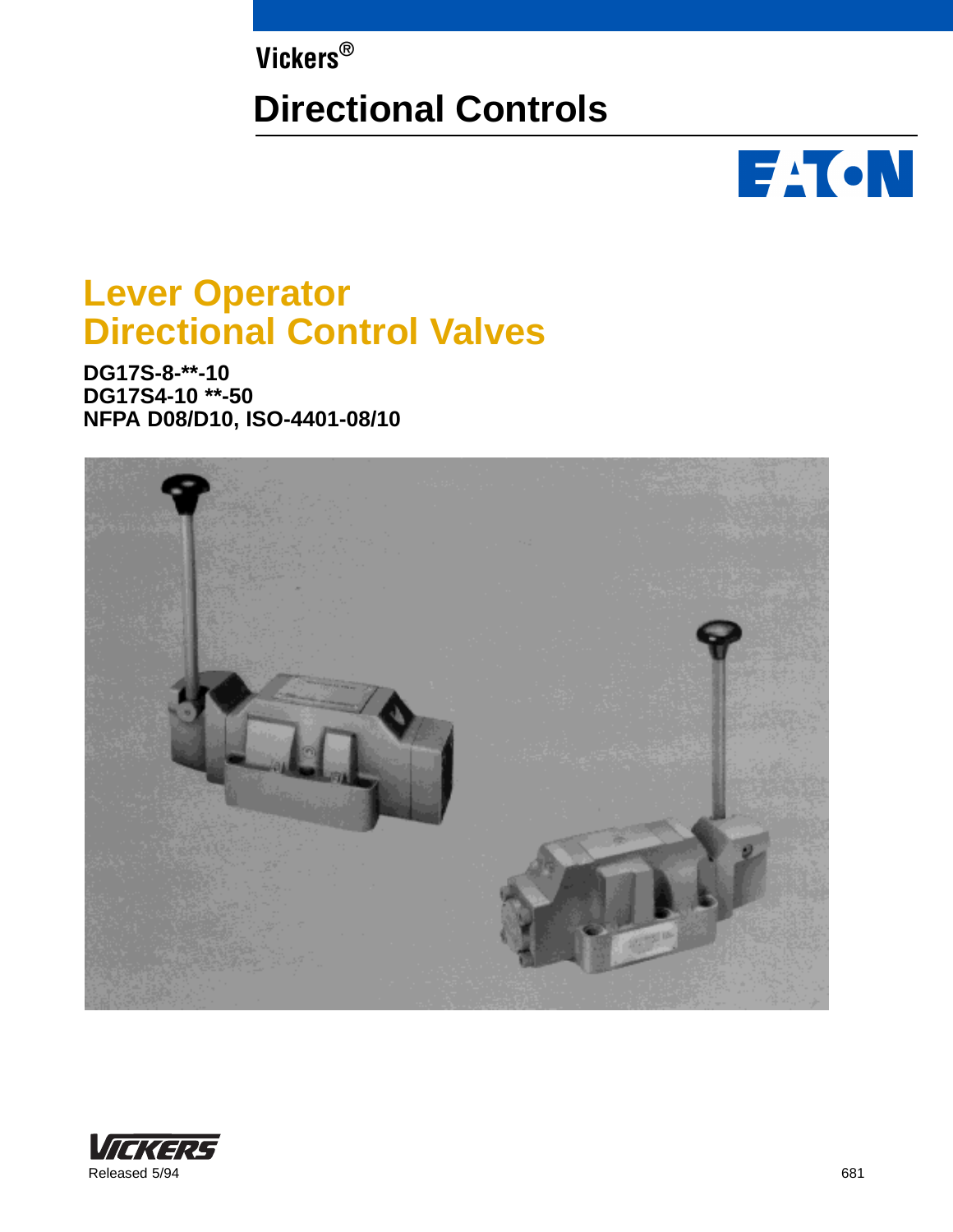# **Table of Contents**

| DG17S-8 Basic Characteristics<br><b>Installation Data</b><br>Mounting Interface<br><b>Shifting Action</b><br>DG17S4-10 Basic Characteristics<br>Mounting Interface<br><b>Shifting Action</b><br><b>Mounting Position</b><br>Service Information |  |
|-------------------------------------------------------------------------------------------------------------------------------------------------------------------------------------------------------------------------------------------------|--|
| DG17S-8 Maximum Flow Rating                                                                                                                                                                                                                     |  |
| Oil Flow Directions                                                                                                                                                                                                                             |  |
| DG17S-8 Pressure Drop (and according contract and according contract of the contract of the Drop of T                                                                                                                                           |  |
|                                                                                                                                                                                                                                                 |  |
|                                                                                                                                                                                                                                                 |  |
| DG17S-8 Maximum Flow Rating                                                                                                                                                                                                                     |  |
| DG17S4-10 Pressure Drop (and according to the contract of the contract of the contract of the contract of the                                                                                                                                   |  |
|                                                                                                                                                                                                                                                 |  |
|                                                                                                                                                                                                                                                 |  |
|                                                                                                                                                                                                                                                 |  |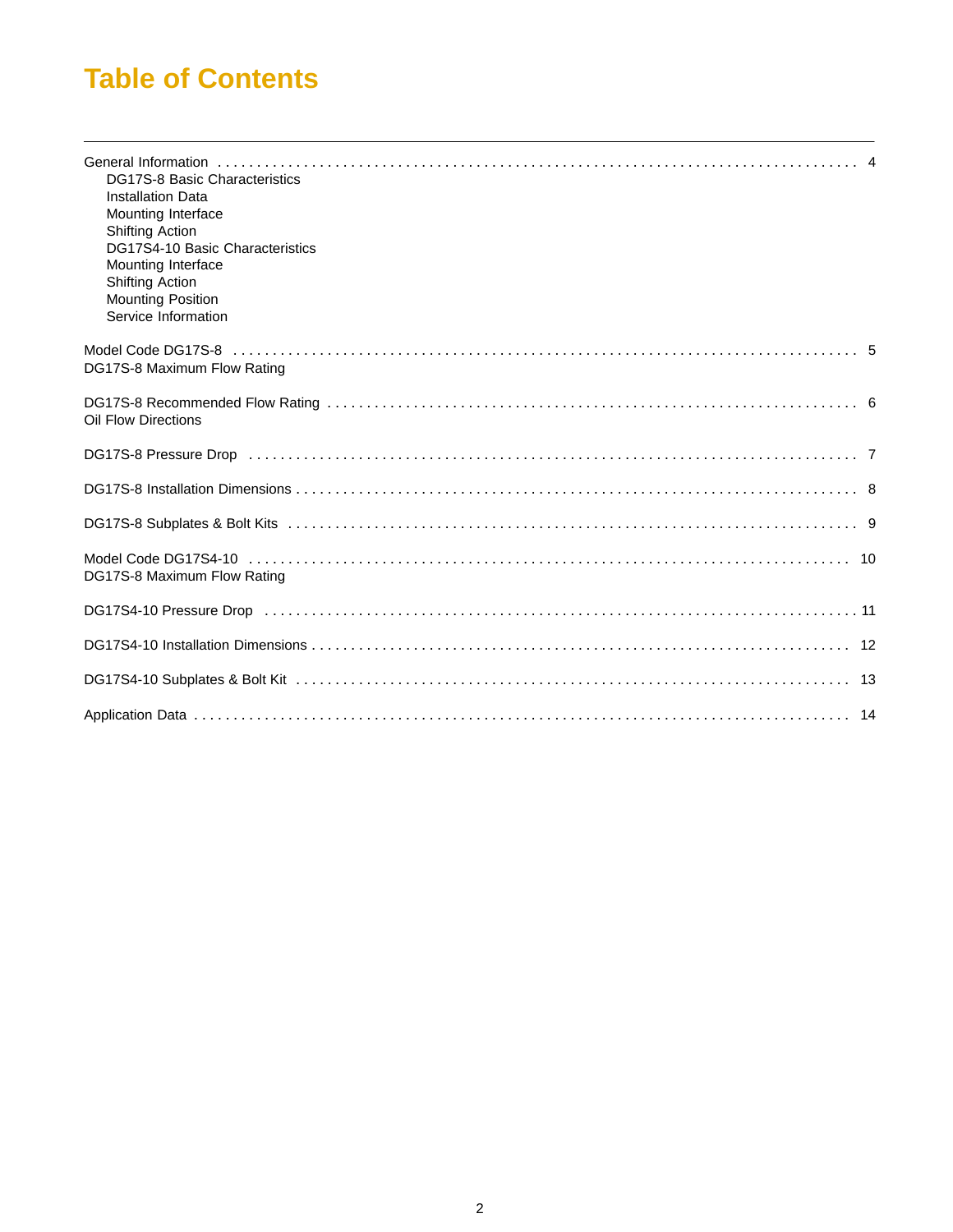# **Introduction**

### **General Description**

These valves are generally used to control the direction of flow in a hydraulic circuit. This, in turn, would control the direction of movement of a hydraulic cylinder, or the rotation of a fluid motor.

- DG17S-8 Lever Operated
- DG17S4-10 Lever Operated

### **Features and Benefits**

- Suitable for the most demanding industrial applications with flow capacities up to 380 l/min (100 USgpm) and rated pressure of 210 bar (3000 psi).
- $\bullet$  High pressure and flow capability for maximum cost-effectiveness.
- Low shock characteristics to maximize machine life.
- Solid cast body and core passages for maximum strength and minimal pressure drop.
- Designed and backed by Vickers, with over 70 years as the global leader in fluid power and motion control.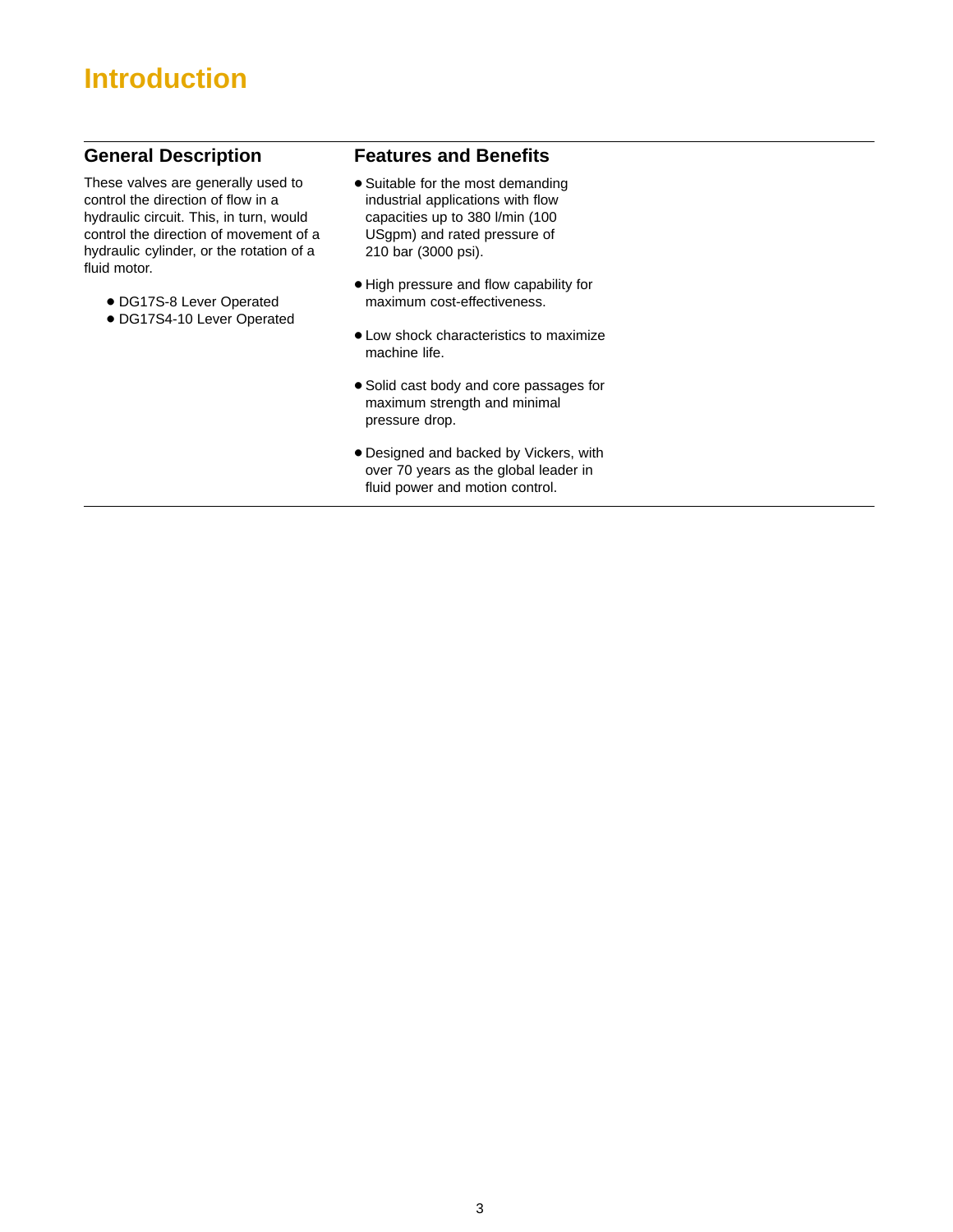## **General Information**

### **DG17S-8 Basic Characteristics**

Max. pressure: 210 bar (3000 psi) Max. flow: 380 l/min (100 USgpm) Max. pressure port T: . . . . . . . . . . . . . . . 140 bar (2000 psi) Weight spring centered/detented: . . . . . . . . . . . . . . . 13,5 kg (29.8 lbs.) Weight spring offset: . . . . . . . . . . . . . . . . 15 kg (33 lbs.)

### **Installation Data**

Drain connection must be piped directly to tank through a surge free line so there will be no back pressure at this port.

### **Mounting Interface**

ISO 4401-08 NFPA D08 CETOP 8

Port connections are made by mounting valves on a subplate or manifold having mounting dimensions which conform to NFPA-D08 (ISO-4401-08) pattern.

### **DG17S4-10 Basic Characteristics**

Max. pressure: 210 bar (3000 psi) Max. flow: 341 l/min (90 USgpm) Max. pressure port T: . . . . . . . . . . . . . . . . 210 bar (3000 psi) Weight: ...... 42,6 kg (94 lbs.) Weight (Subplate):

. . . . . . . . . . . . . . . . 17,2 kg (38 lbs.)

The DG17, lever operated valves are ideally suited for applications requiring a manually operated, four-way directional valve.

### **Mounting Interface**

ISO 4401-10 NFPA D10

Port connections are made by mounting the valves on a subplate or manifold having mounting dimensions which conform to NFPA-D10 (ISO-4401-10) pattern.

### **Shifting Action**

Spring offset valves are spring positioned unless lever is actuated. No-spring detented valves maintain the spool position last selected. Machine vibration, heat, improper circuitry and externally induced shocks may cause no-spring detented valves to shift prematurely.

Spring centered models return valve spool to center position by centering springs when lever pressure falls below minimum requirement.



**CAUTION**

Surges of oil in a common tank line serving these and other valves can be of sufficient magnitude to cause inadvertent shifting of these valves. This is particularly critical in the no-spring detented type valves. Separate tank lines or a vented manifold with a continuous downward path to tank is necessary.

### **Mounting Position**

No-spring detented valves must be installed with the longitudinal axis horizontal for good machine reliability. The mounting position of spring-offset models is unrestricted.

Drain connection must be piped directly to tank through a surge free line so there will be no back pressure at this port.

### **NOTE**

Any sliding spool valve, if held for long periods of time, may stick and not spring return due to fluid residue formation and therefore, should be cycled periodically to prevent this from happening.

### **Service Information**

Refer to specific Vickers parts drawing for service parts information. A complete parts breakdown is contained in this drawing. Order by literature number. DG17S-8-\*A/C/N ....... I-3441-S DG17S-10-50 ......... 1-3564-S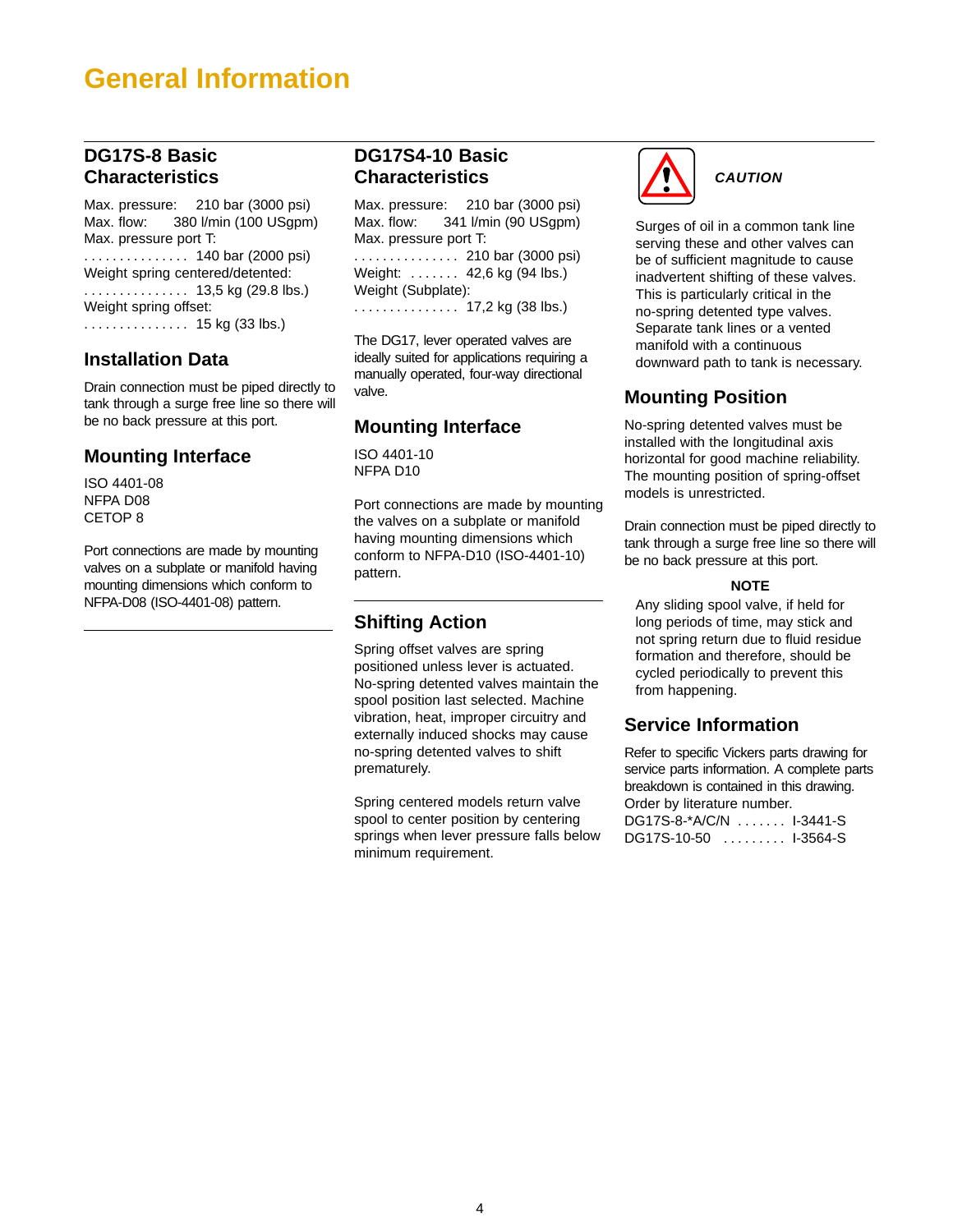# **Lever Operated Directional Valves**



### **DG17S-8 Max. Flow Rating**

|                                                    | 70 bar (1000 psi) |                  |                  | 140 bar (2000 psi) |                  |                  | 210 bar (3000 psi) |                  |                  |
|----------------------------------------------------|-------------------|------------------|------------------|--------------------|------------------|------------------|--------------------|------------------|------------------|
| <b>Model Code</b>                                  | Model<br>-C-      | Model<br>-A-     | Model<br>-N-     | Model<br>-C-       | Model<br>-A-     | Model<br>-N-     | Model<br>-C-       | Model<br>-A-     | Model<br>-N-     |
|                                                    | l/min<br>(USgpm)  | l/min<br>(USgpm) | l/min<br>(USgpm) | l/min<br>(USgpm)   | l/min<br>(USgpm) | l/min<br>(USgpm) | l/min<br>(USgpm)   | l/min<br>(USgpm) | l/min<br>(USgpm) |
| DG17S-8-0C-10<br>DG17S-8-0A-10<br>DG17S-8-0N-10    | 380<br>(100)      | 380<br>(100)     | 380<br>(100)     | 303<br>(80)        | 380<br>(100)     | 380<br>(100)     | 227<br>(60)        | 380<br>(100)     | 380<br>(100)     |
| DG17S-8-2C-10<br>DG17S-8-2A-10<br>DG17S-8-2N-10    | 380<br>(100)      | 265<br>(70)      | 380<br>(100)     | 380<br>(100)       | 265<br>(70)      | 380<br>(100)     | 380<br>(100)       | 265<br>(70)      | 380<br>(100)     |
| DG17S-8-3C-10<br>DG17S-8-3N-10                     | 380<br>(100)      |                  | 380<br>(100)     | 380<br>(100)       |                  | 380<br>(100)     | 380<br>(100)       | 265<br>(70)      | 380<br>(100)     |
| DG17S-8-4C-10<br>DG17S-8-4N-10                     | 303<br>(80)       |                  | 380<br>(100)     | 303<br>(80)        |                  | 380<br>(100)     | 303<br>(80)        |                  | 380<br>(100)     |
| DG17S-8-6C-10<br>DG17S-8-6A-10<br>DG17S-8-6N-10    | 380<br>(100)      | 190<br>(50)      | 380<br>(100)     | 380<br>(100)       | 133<br>(35)      | 380<br>(100)     | 380<br>(100)       | 95<br>(25)       | 380<br>(100)     |
| DG17S-8-8C-10<br>DG17S-8-8N-10                     | 303<br>(80)       |                  | 380<br>(100)     | 303<br>(80)        |                  | 380<br>(100)     | 303<br>(80)        |                  | 380<br>(100)     |
| DG17S-8-33C-10<br>DG17S-8-33A-10<br>DG17S-8-33N-10 | 380<br>(100)      | 190<br>(50)      | 380<br>(100)     | 380<br>(100)       | 133<br>(35)      | 380<br>(100)     | 380<br>(100)       | 95<br>(25)       | 380<br>(100)     |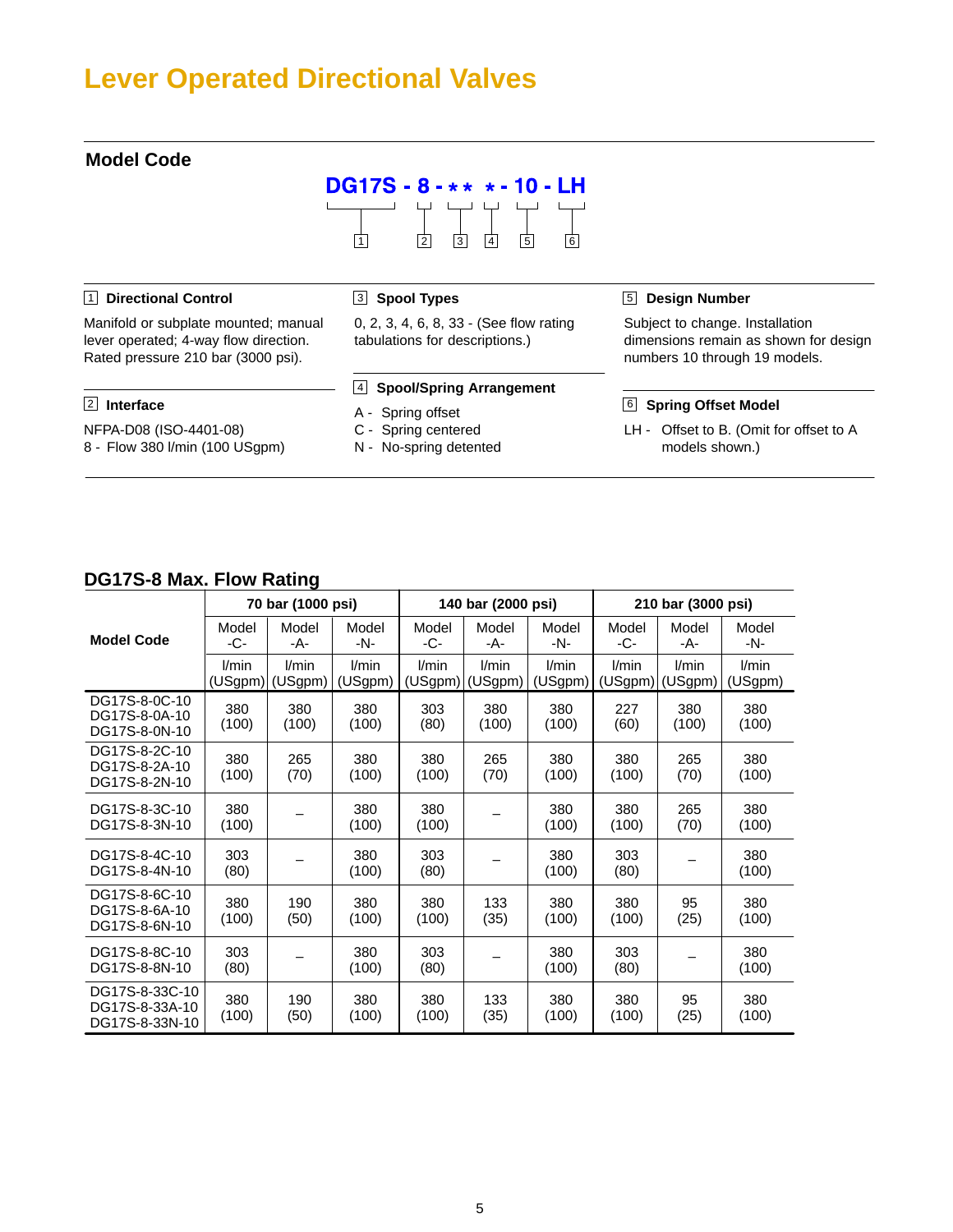# **DG17S-8 Flow Ratings**

| Spring Centered ▼<br>$-C-$ | Spring Offset ▼<br>$-A-$                                                                                                                                                                                                                               | No-Spring Detented ▼<br>$-N-$ | <b>Standard Spool Types</b>                                 |                                            | Recommended<br><b>Flow Capacity</b><br>at 210 bar |  |  |  |
|----------------------------|--------------------------------------------------------------------------------------------------------------------------------------------------------------------------------------------------------------------------------------------------------|-------------------------------|-------------------------------------------------------------|--------------------------------------------|---------------------------------------------------|--|--|--|
| All Spools                 | 0, 2, 6 & 33                                                                                                                                                                                                                                           | All Spools                    |                                                             |                                            | (3000 psi)                                        |  |  |  |
| AВ<br>lww                  | AВ<br><b>T</b>                                                                                                                                                                                                                                         | ΑB<br>123<br>ΡT               | <b>Center Position</b><br>$\blacksquare$<br>ጼ<br>Spool Type | Description<br><b>Center Position</b>      | l/min<br>(USgpm)                                  |  |  |  |
| DG17S-8-0C-10              | DG17S-8-0A-10                                                                                                                                                                                                                                          | DG17S-8-0N-10                 | A<br>B<br>"О"<br>P<br>т                                     | Opens to T<br>all ports                    | 170<br>(45)                                       |  |  |  |
| DG17S-8-2C-10              | DG17S-8-2A-10                                                                                                                                                                                                                                          | DG17S-8-2N-10                 | B<br>A<br>$\perp$<br>"2"<br>$\top$<br>P<br>$\mathsf{T}$     | Closed to T<br>all ports                   | 170<br>(45)                                       |  |  |  |
| DG17S-8-3C-10              |                                                                                                                                                                                                                                                        | DG17S-8-3N-10                 | B<br>A<br>"З"<br>P<br>$\top$                                | Closed P & B<br>open A to T                | 170<br>(45)                                       |  |  |  |
| DG17S-8-4C-10              |                                                                                                                                                                                                                                                        | DG17S-8-4N-10                 | B<br>A<br>"4"<br>P<br>$\mathsf{T}$                          | Tandem P to T<br>closed crossover          | 170<br>(45)                                       |  |  |  |
| DG17S-8-6C-10              | DG17S-8-6A-10                                                                                                                                                                                                                                          | DG17S-8-6N-10                 | A<br>B<br>"6"<br>P<br>Т                                     | Closed P only<br>open A & B to T           | 170 (45) - C & N<br>$95(25) - A$                  |  |  |  |
| DG17S-8-8C-10              |                                                                                                                                                                                                                                                        | DG17S-8-8N-10                 | $\overline{B}$<br>A<br>⊥<br>┶<br>"8"<br>P<br>$\top$         | Tandem P to T<br>open crossover            | 170<br>(45)                                       |  |  |  |
| DG17S-8-33C-10             | DG17S-8-33A-10                                                                                                                                                                                                                                         | DG17S-8-33N-10                | B<br>А<br>"33"<br>T<br>P                                    | Closed P<br>open A & B to T<br>over tapers | 170<br>(45)                                       |  |  |  |
| Full flow                  | See Direction of Flow Chart, next page.<br>▼<br>■ Center position applies to:<br>1. Spring centered models and no-spring detented models at intermediate position #2.<br>$\Rightarrow$ Restricted flow<br>2. Spring offset models at center crossover. |                               |                                                             |                                            |                                                   |  |  |  |

### **Direction of Oil Flow for Lever Positions**

| <b>Spool Type</b> | <b>Position No.1</b><br>(Extreme Out)                 | <b>Position No. 3</b><br>(Extreme In)<br><b>Normal for Spring Offset</b> |
|-------------------|-------------------------------------------------------|--------------------------------------------------------------------------|
| 0, 2, 3, 6, 33    | $Pr. \rightarrow$ Cyl. B<br>Cyl. $A \rightarrow$ Tank | $Pr. \rightarrow$ Cyl. B<br>Cyl. $A \rightarrow$ Tank                    |
| 4 & 8             | $Pr. \rightarrow$ Cyl. A<br>Cyl. $B \rightarrow$ Tank | $Pr. \longrightarrow$ Cyl. B<br>Cyl. $A \rightarrow$ Tank                |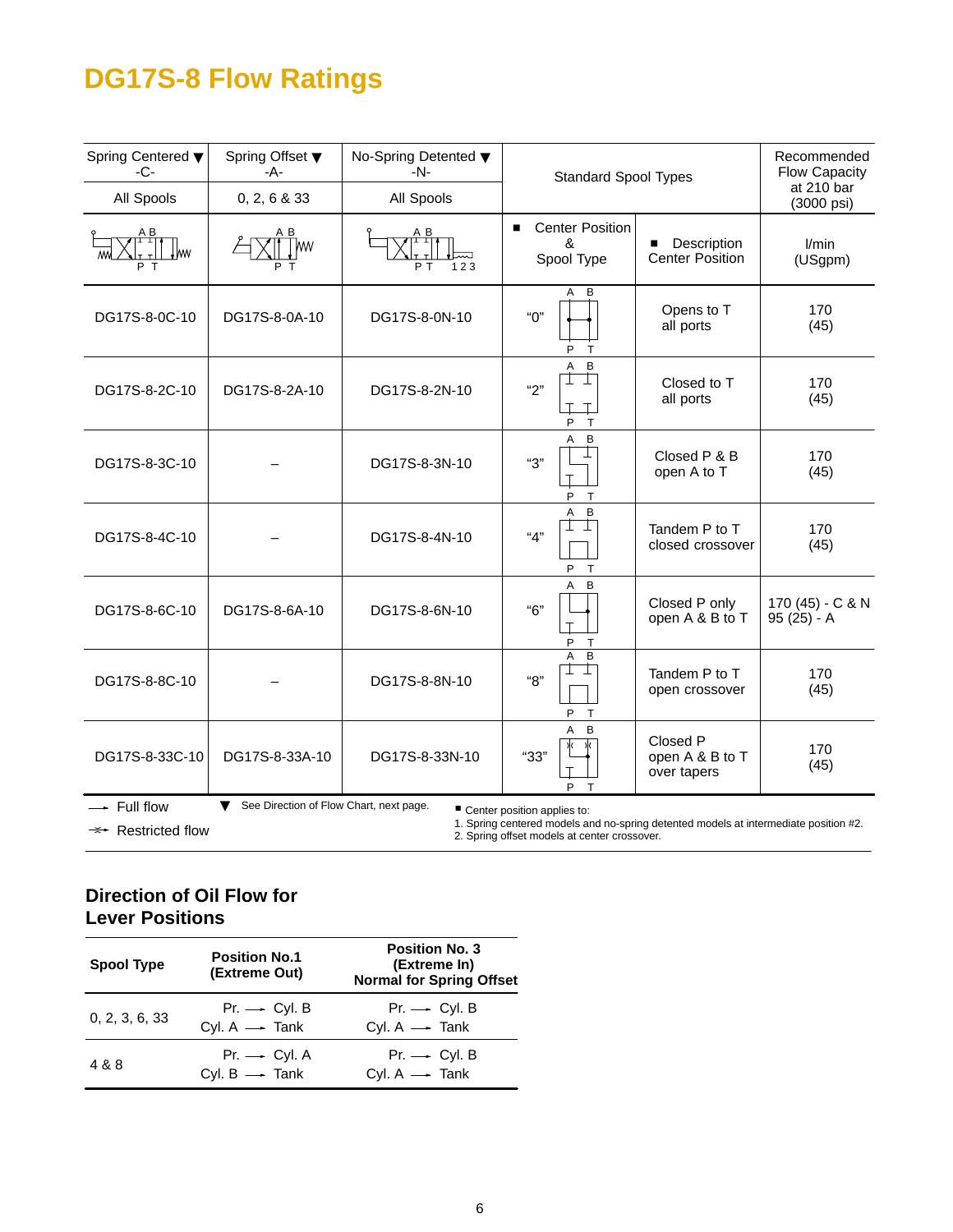### **DG17S-8 Pressure Drop**

| Spool Type &<br><b>Center Position</b> | $P \rightarrow A$ | $B \rightarrow T$         | $P \rightarrow B$         | $A \rightarrow T$ | $P \rightarrow T$ on<br>Center |
|----------------------------------------|-------------------|---------------------------|---------------------------|-------------------|--------------------------------|
| A B<br>"О"<br>P                        | $\boldsymbol{2}$  | $\ensuremath{\mathsf{3}}$ | $\overline{c}$            | $\boldsymbol{2}$  | $\mathbf 1$                    |
| A B<br>"2"<br>$\mathsf{T}$<br>P        | 3                 | $\overline{\mathbf{4}}$   | $\ensuremath{\mathsf{3}}$ | $\boldsymbol{2}$  |                                |
| A B<br>"З"<br>þ<br>T                   | 3                 | $\overline{\mathbf{4}}$   | 3                         | $\boldsymbol{2}$  |                                |
| A B<br>"4"<br>T<br>P                   | $\,6$             | $\,6$                     | $\,6$                     | $\,6$             | 5                              |
| A B<br>"6"<br>P<br>T                   | $\sqrt{3}$        | $\ensuremath{\mathsf{3}}$ | $\ensuremath{\mathsf{3}}$ | $\overline{c}$    |                                |
| A B<br>"8"<br>P<br>T                   | $\overline{c}$    | 5                         | $\overline{c}$            | 5                 | 4                              |
| A B<br>"33"<br>P<br>T                  | 3                 | $\overline{\mathbf{4}}$   | $\ensuremath{\mathsf{3}}$ | $\overline{c}$    |                                |

Example:

Find the pressure drop from  $P \rightarrow$  B for type 2 spool. Using the table above find numeral 2 in spool type column. To the right of numeral 2, find the reference curve number 3 under  $P \rightarrow B$  column. The pressure drop from  $P \rightarrow B$  for type 2 spool would be obtained on curve number 3.

- 1. Pressure drop curves give approximate pressure drop (∆P) when passing 21 cSt (100 SUS) fluid(s) having .865 specific gravity.
- 2. For any other viscosity(s), the pressure drop (∆P) will change as follows:

| Viscosity                                            |  |  |                      |  |
|------------------------------------------------------|--|--|----------------------|--|
| cSt                                                  |  |  | 14 32 43 54 65 76 86 |  |
| (SUS) (75) (150) (200) (250) (300) (350) (400)       |  |  |                      |  |
| % of $\Delta P$ 93 111 119 126 132 137 141 (Approx.) |  |  |                      |  |
|                                                      |  |  |                      |  |

3. For any other specific gravity  $(G_1)^*$ , the pressure drop ( $\Delta P_1$ ), will be approximately:  $\Delta P_1 = \Delta P(G_1/G)$ 

\* Specific gravity of fluid may be obtained from its producer. The value is higher for fire-resistant fluids than for oil.

### **Pressure vs. Flow Curves**

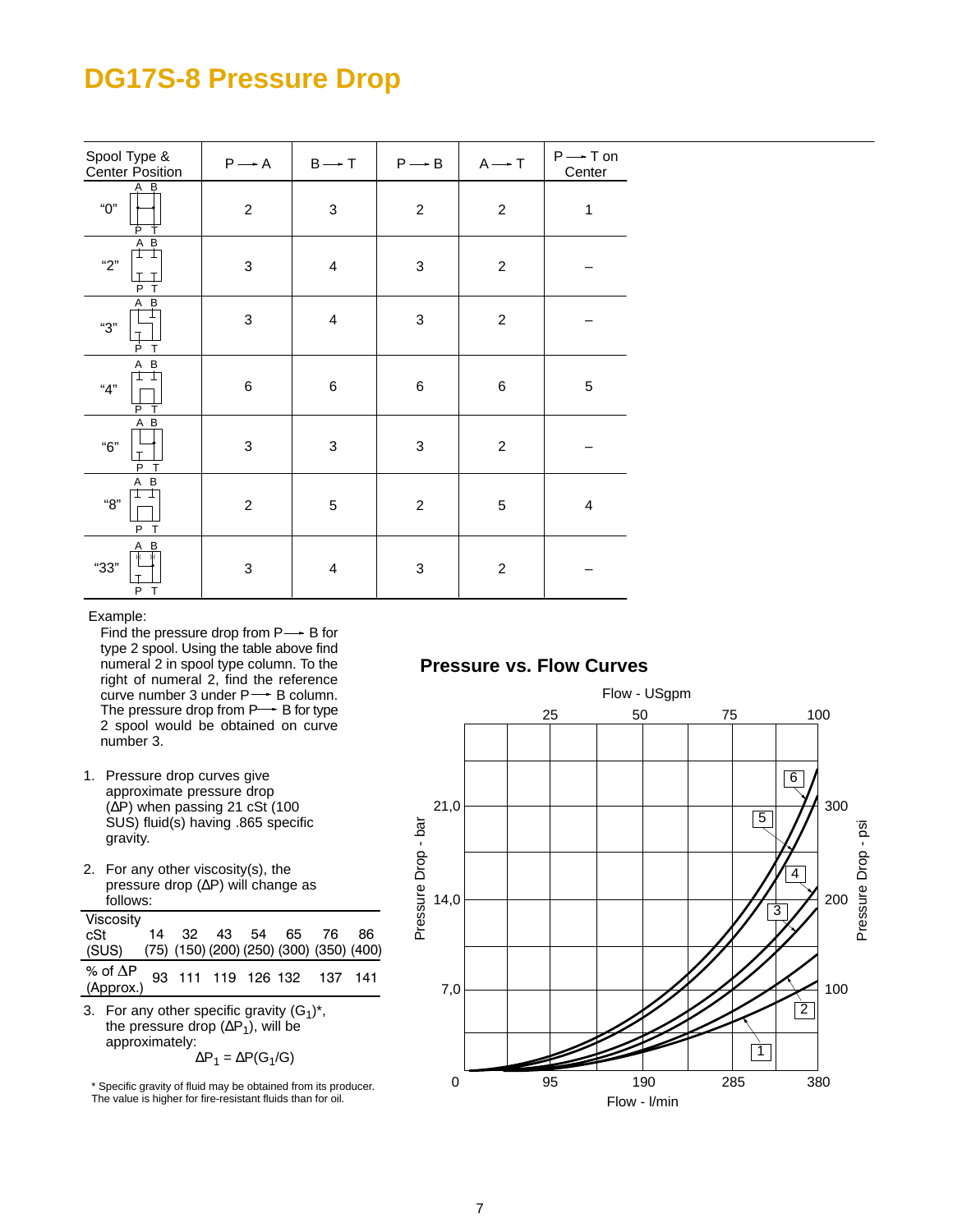## **DG17S-8 Installation Dimensions**



4, 8 96,0 (3.78) 350,9 (13.82) 11,3 (25)

\* At recommended flow and maximum operating pressure.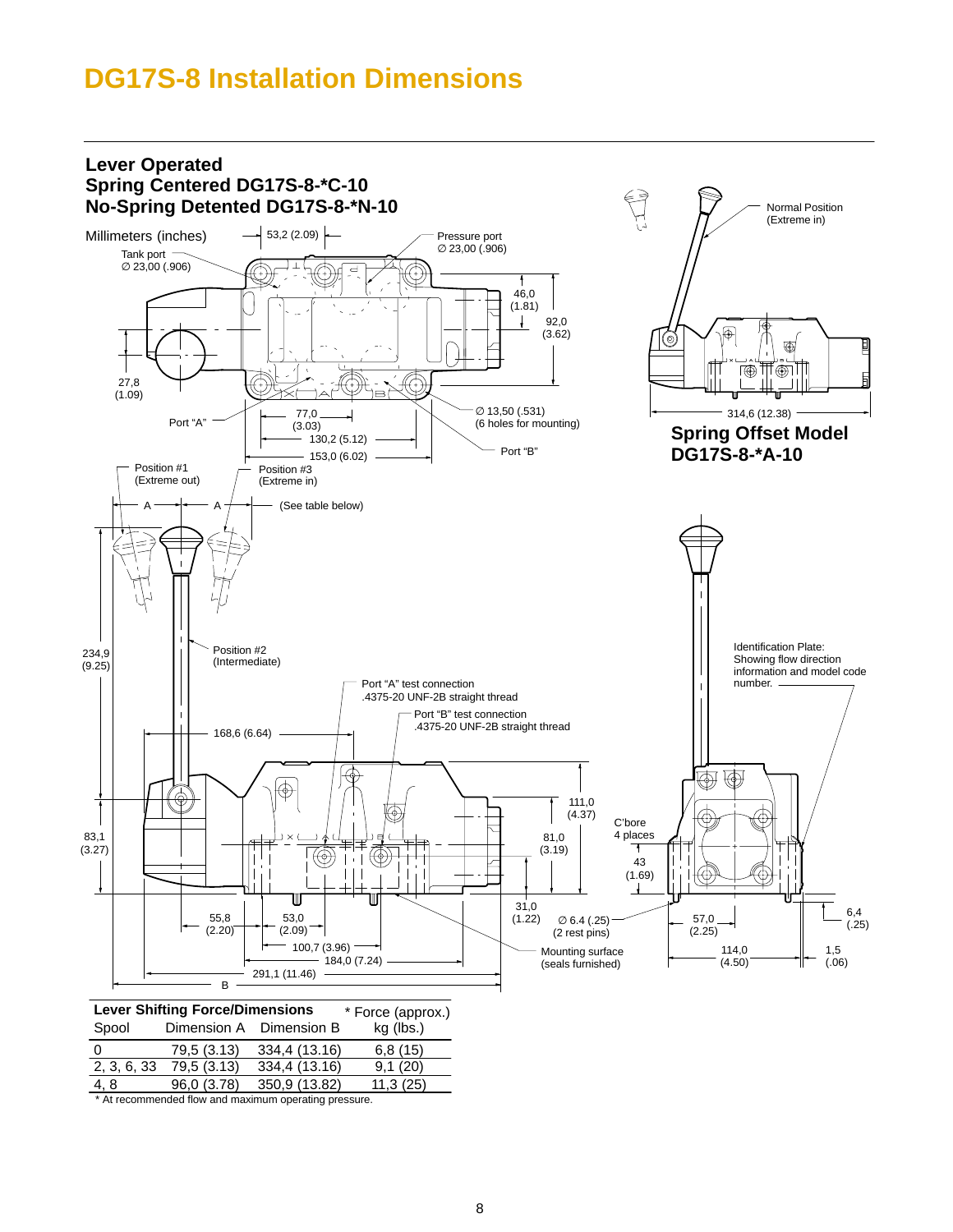# **DG17S-8 Subplates & Bolt Kits**

Valves, subplates and mounting bolts must be ordered separately.

#### Example:

- (1) DG17S-8-2C-10 Valve (1) DGSM-8-10-T12 Subplate (1) BKDG06-635 Inch Bolt Kit or (1) BKDG8-655M Metric Bolt Kit
- **DGSM-8-10-T12/16**

When subplate is not used, a machined pad must be provided for mounting. Pad must be flat within 0,0127 mm (.0005 inch) and smooth within 1,6  $\mu$ m (63 microinch). Mounting bolts, when provided by customer, should be SAE grade 7 or better.

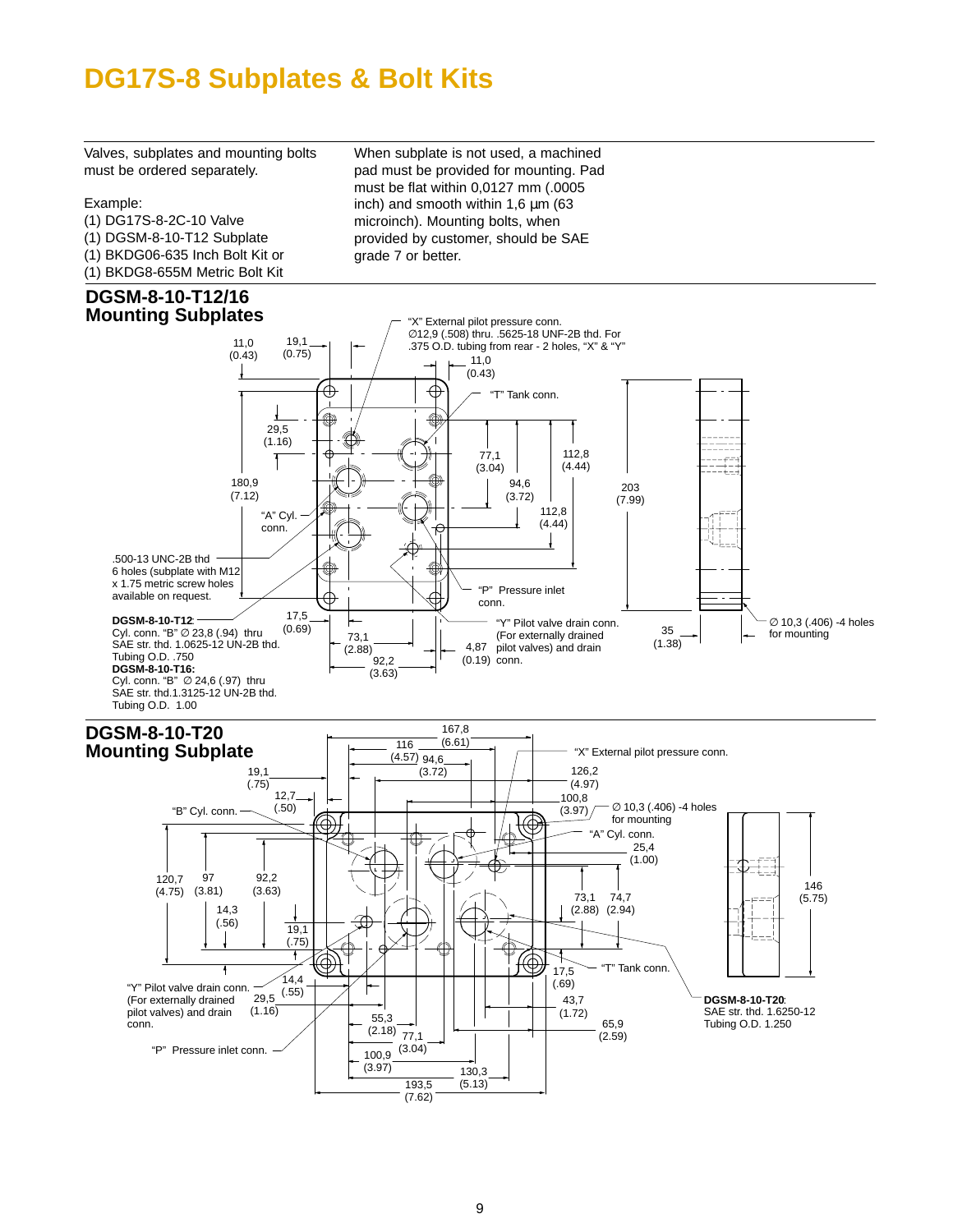# **Lever Operated Directional Valve**



10 **Left Hand**

Blank - Omit if not required.

|  | <b>Flow Direction &amp; Rating</b> |  |  |
|--|------------------------------------|--|--|
|--|------------------------------------|--|--|

| <b>Model Numbers</b>    |                                        |                    | Flows I/min                          | Direction of oil flow for valve spool position |                                                                                                            |                                   |                                                         |
|-------------------------|----------------------------------------|--------------------|--------------------------------------|------------------------------------------------|------------------------------------------------------------------------------------------------------------|-----------------------------------|---------------------------------------------------------|
| No Spring<br>Detented N | Spring<br>Centered C                   | Spring<br>Offset A | Spool<br>Type                        | (USgpm)<br>@ 210 bar<br>$(3000 \text{ psi})$   | #2 Intermediate                                                                                            | #3 Extreme in                     | #1 Extreme out                                          |
|                         | DG17S4-100N DG17S4-100C   DG17S4-100A  |                    | 0 - Open<br>center<br>all ports      | 284<br>(75)                                    | Press. Port A & Port B<br>$\rightarrow$ Tank                                                               |                                   | Press --- Port A Press --- Port B                       |
|                         | DG17S-102N   DG17S4-102C   DG17S4-102A |                    | 2 - Closed<br>center all<br>ports    | 341<br>(90)                                    | Press. Port A & Port B<br><b>Blocked</b>                                                                   |                                   | Port B <sup>---</sup> Tankl Port A <sup>----</sup> Tank |
|                         | DG17S4-104C                            |                    | 4 - Tandem<br>Closed<br>crossover    | 189<br>(50)                                    | Press.—► Tank<br>Port A & Port B blocked Port A <sup>→→</sup> Tank Port B→→ Tank                           | Press - > Port B Press - → Port A |                                                         |
|                         | DG17S4-106N DG17S4-106C DG17S4-106A    |                    | 6 - Closed<br>center P<br>only       | 341<br>(90)                                    | Press. Blocked<br>Port A & Port B- Tank Port B- Tank Port A- Tank                                          | l Press.— Port Al Press.— Port B  |                                                         |
|                         | DG17S4-108C                            |                    | 8 - Tandem<br>Open<br>crossover      | 189<br>(50)                                    | $Press \rightarrow$ Tank<br>Port A & Port B blocked Port A <sup>---</sup> Tank Port B <sup>----</sup> Tank | Press.— Port B  Press.— Port A    |                                                         |
|                         | DG17S4-10330                           |                    | 33 - Closed<br>center Bleed<br>A & B | 341<br>(90)                                    | Press. Blocked<br>Port A & Port B <sup>—→</sup> Tank Port B <sup>—→</sup> Tank Port A <sup>—→</sup> Tank   | Press— Port A Press— Port B       |                                                         |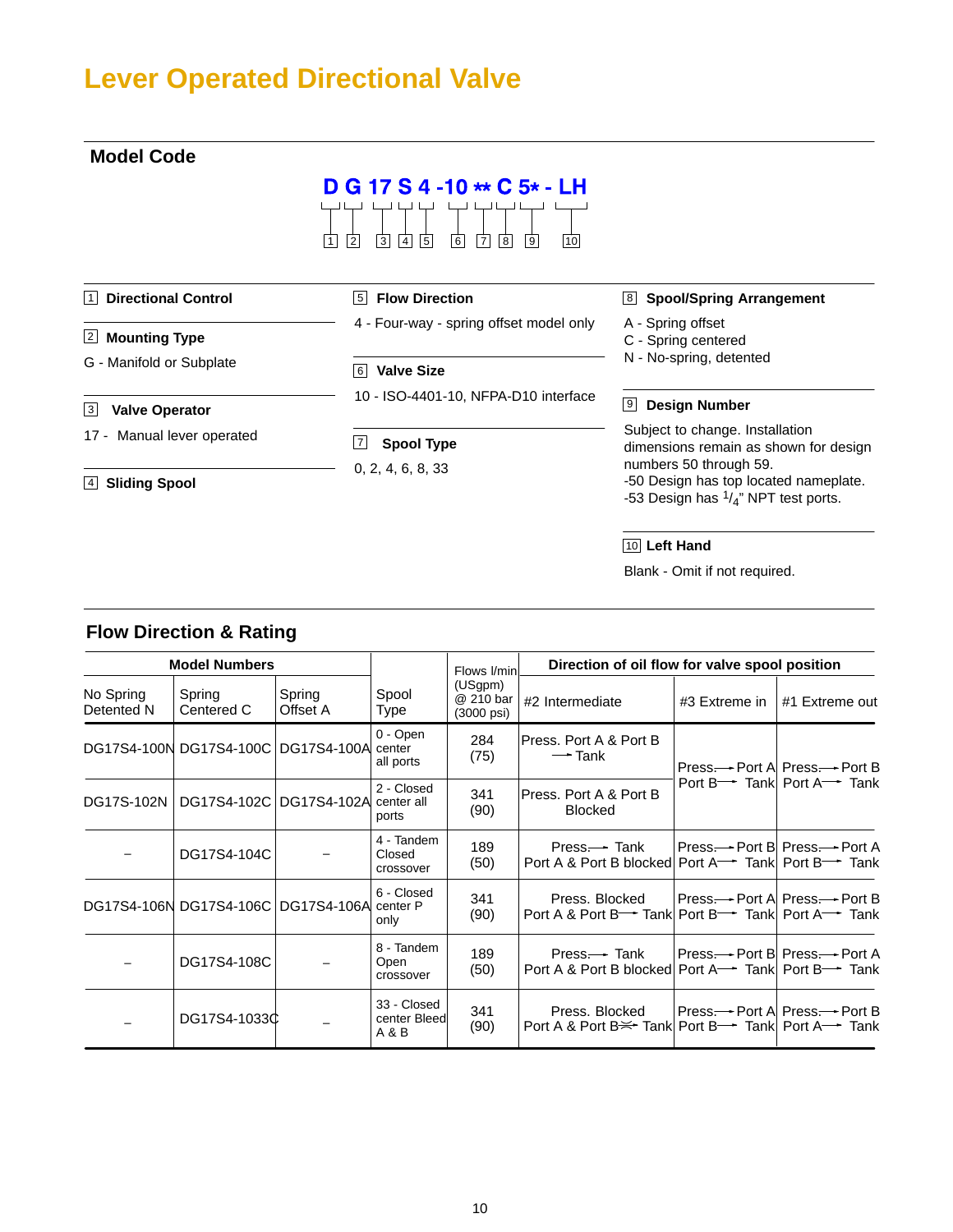### **DG17S4-10 Model Series**

### **Functional Symbols**









### **Pressure Drop**

| Spool Type | P to A                                   | B to T                          | P to B                                   | A to T                                   | P to T<br>Centered                       |
|------------|------------------------------------------|---------------------------------|------------------------------------------|------------------------------------------|------------------------------------------|
| 0          | $3,2$ bar<br>(47 psi)                    | 4.2 <sub>bar</sub><br>(61 psi)  | 3.0 <sub>bar</sub><br>$(44 \text{ psi})$ | 4.6 <sub>bar</sub><br>(67 psi)           | 3.5 <sub>bar</sub><br>$(51 \text{ psi})$ |
| 2          | 2.5 <sub>bar</sub><br>(36 psi)           | 3.8 <sub>bar</sub><br>(55 psi)  | 2.7 <sub>bar</sub><br>(38 psi)           | 3.7 <sub>bar</sub><br>$(53 \text{ psi})$ |                                          |
| 4          | 4.1 <sub>bar</sub><br>$(60 \text{ psi})$ | 8.3 <sub>bar</sub><br>(120 psi) | 5.5 bar<br>(80 psi)                      | 9.2 <sub>bar</sub><br>(134 psi)          | 3.7 <sub>bar</sub><br>$(54$ psi)         |
| 6          | 2.3 <sub>bar</sub><br>(34 psi)           | 2.2 <sub>bar</sub><br>(32 psi)  | $2,6$ bar<br>(37 psi)                    | 2.1 <sub>bar</sub><br>$(30 \text{ psi})$ |                                          |
| 8          | 3.5 <sub>bar</sub><br>(51 psi)           | 8.1 bar<br>(118 psi)            | 3.9 <sub>bar</sub><br>$(57 \text{ psi})$ | 8.9 <sub>bar</sub><br>(129 psi)          | 3.6 <sub>bar</sub><br>$(52 \text{ psi})$ |
| 33         | 2.5 <sub>bar</sub><br>(36 psi)           | 3.7 <sub>bar</sub><br>(53 psi)  | 2.7 <sub>bar</sub><br>(38 psi)           | 3.5 <sub>bar</sub><br>(51 psi)           |                                          |

- 1. Figures in the pressure drop chart give approximate pressure drops (∆P) when passing 379 l/min (100 USgpm) flow (Q) of 100 SUS fluid(s) having .865 specific gravity.
- 2. For any other flow rate  $(Q_1)$ , the pressure drop ( $\Delta P_1$ ) will be approximately:  $\Delta P_1 = \Delta P(Q_1/Q_2)^2$
- 3. For any other viscosity(s), the pressure drop (∆P) will change as follows:

| Viscosity                                            |  |  |                      |  |
|------------------------------------------------------|--|--|----------------------|--|
| cSt                                                  |  |  | 14 32 43 54 65 76 86 |  |
| (SUS) (75) (150) (200) (250) (300) (350) (400)       |  |  |                      |  |
| % of $\Delta P$ 93 111 119 126 132 137 141 (Approx.) |  |  |                      |  |

4. For any other specific gravity  $(G_1)^*$ , the pressure drop  $(∆A<sub>1</sub>)$ , will be approximately:

$$
\Delta P_1 = \Delta P(G_1/G)
$$

\* Specific gravity of fluid may be obtained from its producer. The value is higher for fire-resistant fluids than for oil.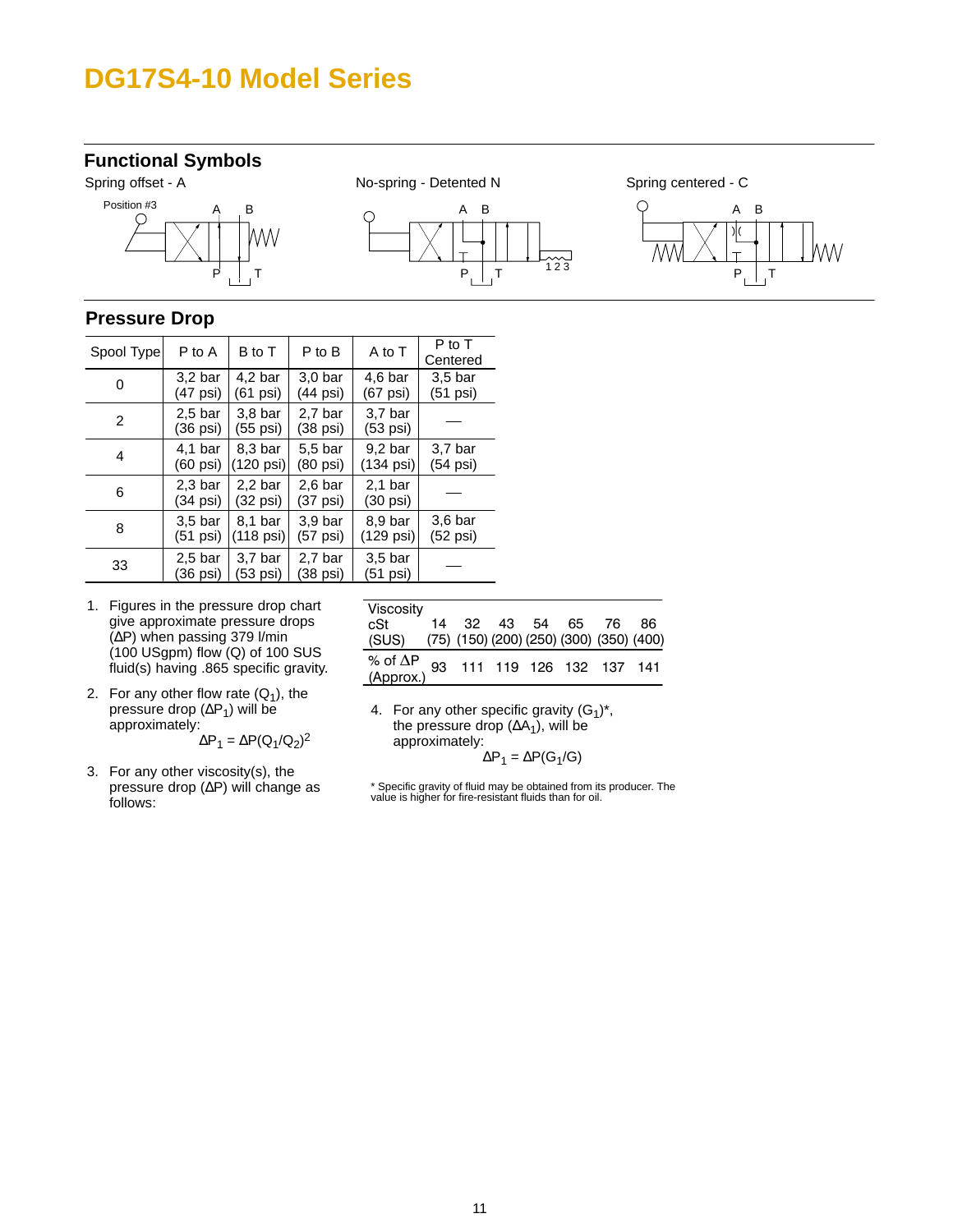# **DG17S4-10 Installation Dimensions**

### **Lever Operated Directional Valves Spring Offset, Spring Centered & Detented**

- Four-way Spring Centered DG17S4-10\*C-5\*
- Four-way No Spring w/Detent DG17S4-10\*N-5\*
- Four-way Spring Offset<sup>†</sup> DG17S-10\*A-5\*

Millimeters (inches)



Sealing rings furnished.

 Offset models have an internal spring which returns the spool when the lever is released.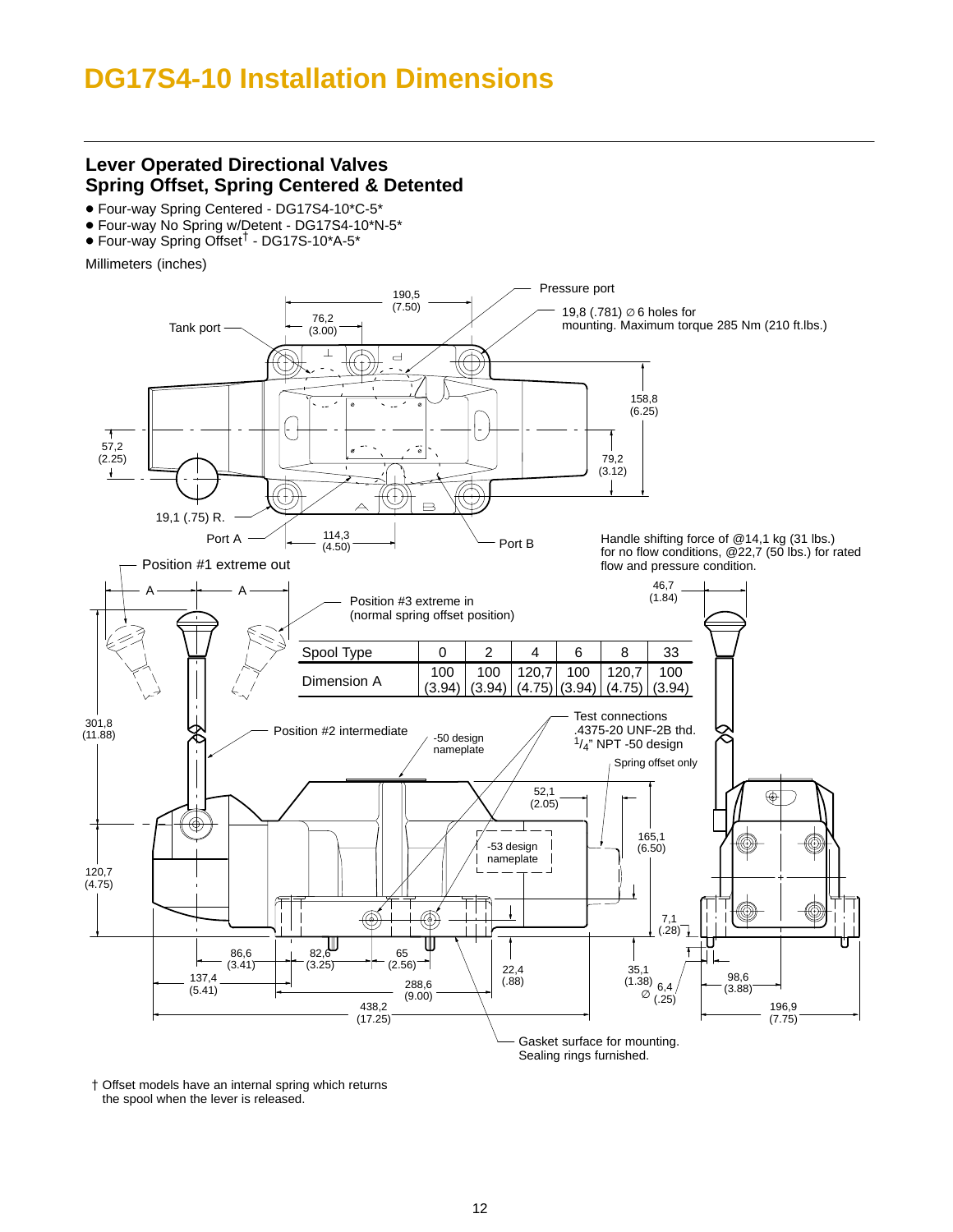## **DG17S4-10 Subplates & Bolt Kit**

Valves, subplates and mounting bolts must be ordered separately.

#### Example:

One (1) DG17S4-102C-5\* Valve One (1) BKDG10-636 Bolt Kit

When subplate is not used, a machined pad (as indicated by subplate shaded area, below, must be provided for mounting. Pad must be flat within 0,0127 mm (.0005 inch) and smooth within 1,6 μm (63 microinch). Mounting bolts, when provided by customer, should be SAE grade 7 or better.

### **Mounting Subplate DGSM-10(\*) -11**



 Manifolds or other mounting interface can be drilled to 33,3 (1.312) dia. Fitting size and fitting spacing limit the subplate port size to 28,6 (1.125) dia.